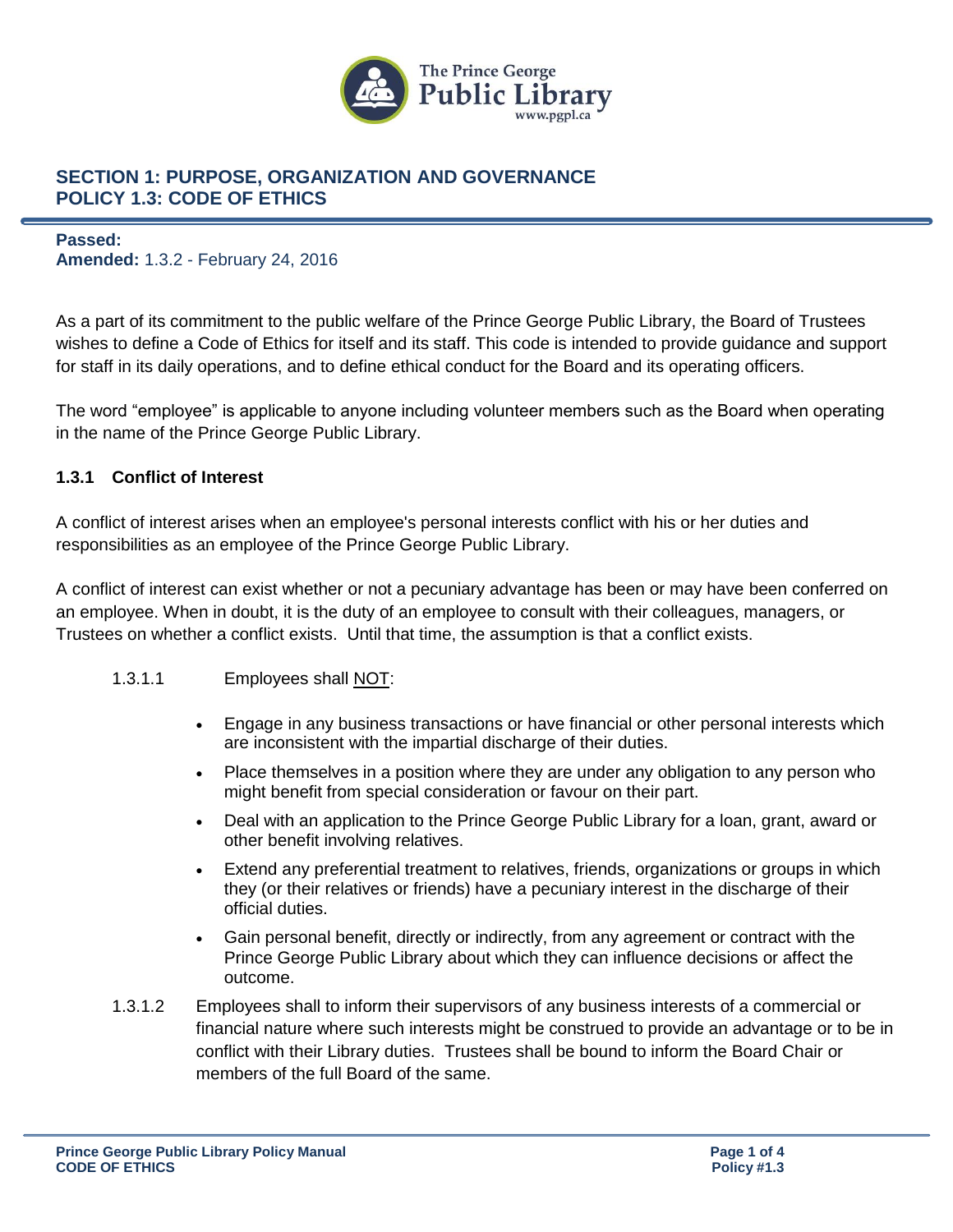

### **Passed: Amended:** 1.3.2 - February 24, 2016

1.3.1.3 Employees shall not solicit, accept or condone the solicitation or acceptance of any gift, favour or form of entertainment and/or hospitality from any person or corporation having dealings with the Prince George Public Library whereby the acceptance of such could reasonably be construed as being given in anticipation or recognition of special consideration by the Board.

### **1.3.2 Public Relations**

- 1.3.2.1 Employees shall treat each contact with the public with diplomacy, tact and objectivity, and shall recognize that such contacts affect the Prince George Public Library's public image.
- 1.3.2.2 Employees shall refer to the Chief Librarian or the Board Chair (or designated spokesperson) any contacts from the media, which include information in the public domain, as well as which request opinions or comments on policy, procedures or other matters. Policy queries should directed to the Board Chair (or designated spokesperson), while procedures and other operating queries should be directed to the Chief Librarian (or designated spokesperson).
- 1.3.2.3 Press releases shall be approved by the Chief Librarian or designate prior to issue.
- 1.3.2.4 Social media activity on behalf of the Prince George Public Library shall be approved by the Chief Librarian or designate. Social media includes online networks such as but not limited to Facebook, Twitter, YouTube, LinkedIn, blogs and wikis.
- 1.3.2.5 Employees shall be mindful of their professional association with the Prince George Public Library in their personal social media activity. Employees shall not engage in social media activity that brings the Prince George Public Library into disrepute, including but not limited to:
	- Engaging in discriminatory behaviour, bullying or harassment towards any person
	- Breaching copyright in their personal social media activity
	- Expressing personal views that bring the Library into disrepute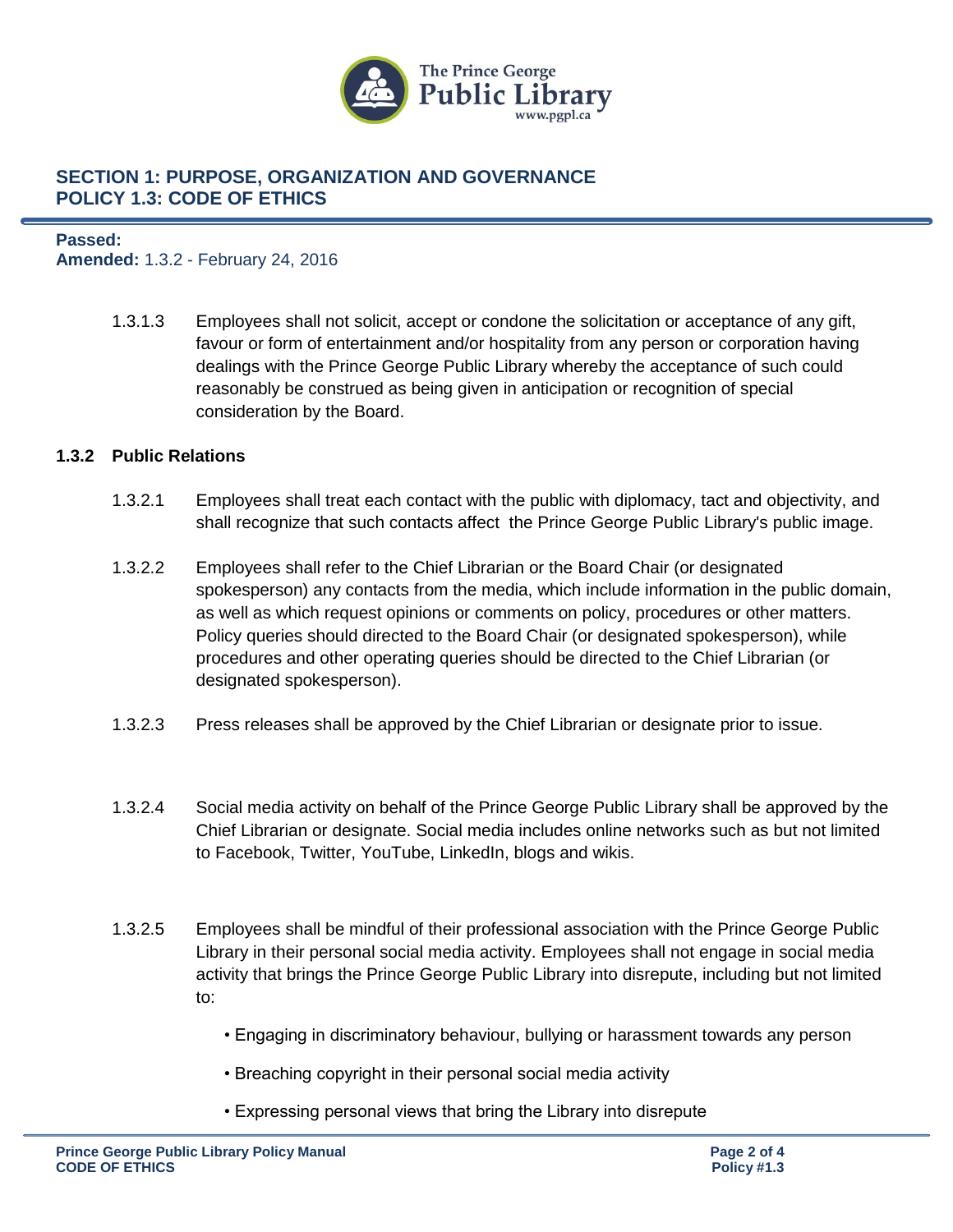

**Passed: Amended:** 1.3.2 - February 24, 2016

1.3.2.6. Employees shall not imply Prince George Public Library endorsement of any personal views.

*Approved February 24, 2016*

### **1.3.3 Confidentiality of Information**

- 1.3.3.1 Employees must be respectful and protective of confidential information held in their departments which must not be divulged.
- 1.3.3.2 Employees are prohibited from releasing confidential information or material held or possessed by the Library.
- 1.3.3.3 Employees shall not permit any person, other than those who are appropriately entitled thereto, to inspect or have access to information, papers or documents which are confidential.
- 1.3.3.4 Adherence to informal, assumed, or unwritten policies is not an acceptable justification for violation of the policies set out in this policy manual.
- 1.3.3.5 All personnel matters and files of any employee of the Prince George Public Library shall be kept in strictest confidence with the Chief Librarian and Administration, and knowledge of their contents shall be available only to those who are appropriately entitled thereto.
- 1.3.3.6 Where an employee is unsure of the status of information, he or she shall confer with the Chief Librarian or designated officer for a decision.
- 1.3.3.7 All employees are urged to review Privacy Guidelines for British Columbia Public Libraries which can be obtained from the Chief Librarian or found at [http://www.bclibrary.ca/privacy.](http://www.bclibrary.ca/privacy) The Chief Librarian is [the FOIPPA \(Freedom of Information and Protection of Privacy Act\)](http://www.qp.gov.bc.ca/statreg/stat/F/96165_01.htm) officer at the Prince George Public Library. Formal procedures are in place, in accordance with the Freedom of Information and Protection of Privacy Act, which govern situations where a member of the public requests access to information that is regarded as confidential by the Prince George Public Library.